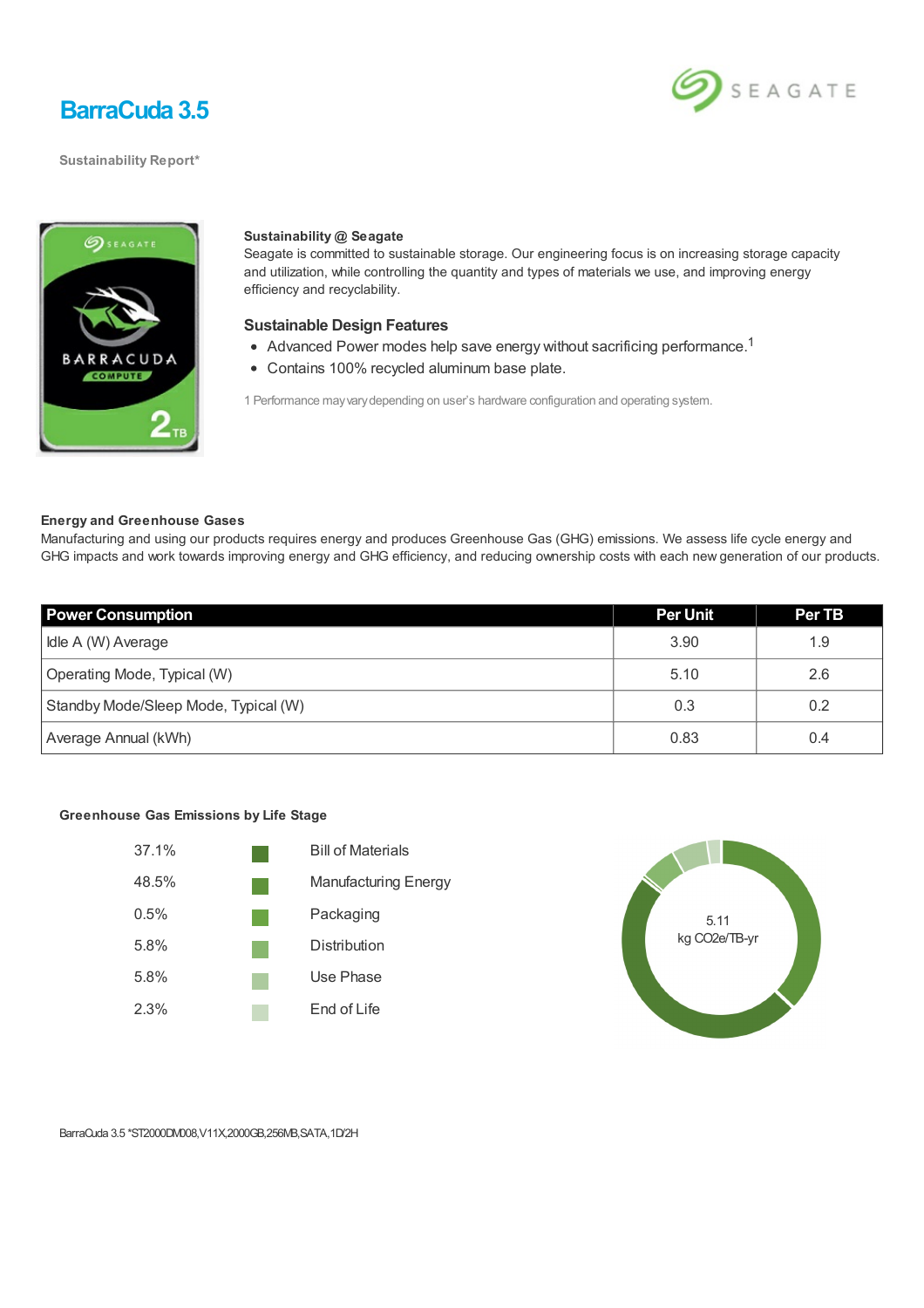



## **Safer Materials**

As a leading supplier to major original equipment manufacturers, Seagate helps to establish standards for direct materials – components that make up our products -- to meet customers' strictest specifications. We are meticulous about cataloging restricted substances; currently we list more than 2,000.

### **Human Toxicity by Life Stage**



# **Scarce Resources**

We aim to reduce our use of scarce resources during the life cycle of our products. We assess the water and metal depletion impacts of our products in order to minimize dependence on key natural resources, and reduce manufacturing and product ownership costs.

**Metal Depletion by Life Stage**





## **Water Depletion by Life Stage**